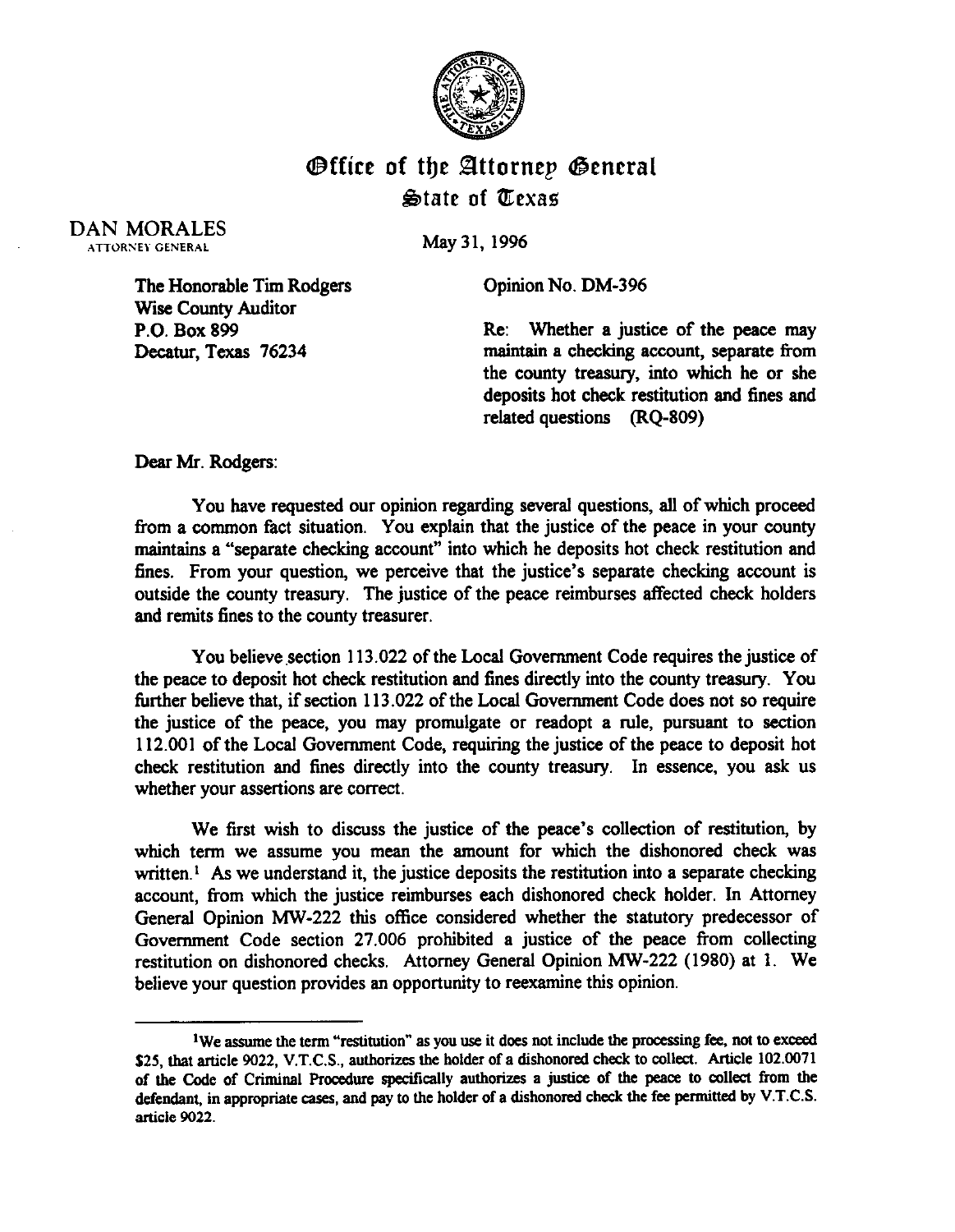The statutory predecessor to section 27.006 of the Government Code, article 6252-24, V.T.C.S., upon which Attorney General Opinion MW-222 was based, deemed guilty of a misdemeanor any justice of the peace "who shall receive for collection or undertake the collection of any claim for debt of others," unless such collection was expressly provided by law. *Id.* Attorney General Opinion MW-222 (1980) at 1. Thus, "[a] violation occurs under article 6252-24 **unless** the justice of the peace is authorized by some other statute to act as a debt collector for private individuals." *Id.* The opinion found no statute that would "bring a justice's efforts to collect restitution under the 'processes of law' necessary to avoid the prohibition of article 6252-24." *Id.* at 2. Accordingly, the opinion concluded, a justice of the peace is unauthorized to collect restitution on behalf of the holder of a dishonored check. *Id.* 

The substance of V.T.C.S. article 6252-24, now codified as Government Code section 27.006(a), has not changed since the issuance of Attorney General Opinion MW-222.<sup>2</sup> However, three years after the issuance of that attorney general opinion, the legislature added a new subsection (e) to section 32.41 of the Penal Code:<sup>3</sup>

> A person charged with [the offense of issuance of a bad check] under this section may make restitution for the bad checks. Restitution shall be made through the prosecutor's office if collection and processing were initiated through that office. In other cases restitution may, with the approval of the court in which the offense is filed, be made through the court, by certified checks, cashiers checks, or money order only, payable to the person that received the bad checks.

Act of May 28, 1983, 68th Leg., R.S., ch. 911, § 1, 1983 Tex. Gen. Laws 5050, 5050. On the floor of the senate, Senator Santiesteban explained that because, at that time, justices of the peace were unauthorized to collect restitution, a defendant who wished to

**A** justice commits an offense if the justice:

(1) accepts for collection or undertakes the collection of a claim for a **debt for another, unless the josticc acts under a law that prescribes the duties of the justice; or** 

**(2) accepts compensation not prescribed by law for accepting for collection or ondenaking the collection of a claim for debt for another.** 

**A justice of the peace who commits an offense under section 27.006(a) may be convicted of a**  mi&meaaor punishable **by a tine** of between **\$200.00** and **\$500.00,** inclusive, and may k removed from **office.** Gov't Code § 27.006(b), (c).

<sup>3</sup>The text that had constituted section 32.41(e) of the Penal Code prior to 1983 was renumbered **subsection (f) by the same bill that added the new subsection (e). See Act of May 28, 1983, 68th Leg.,**  R.S., ch. 911, § 1, 1983 Tex. Gen. Laws 5050, 5050.

<sup>&</sup>lt;sup>2</sup>Currently, section 27.006(a) provides as follows: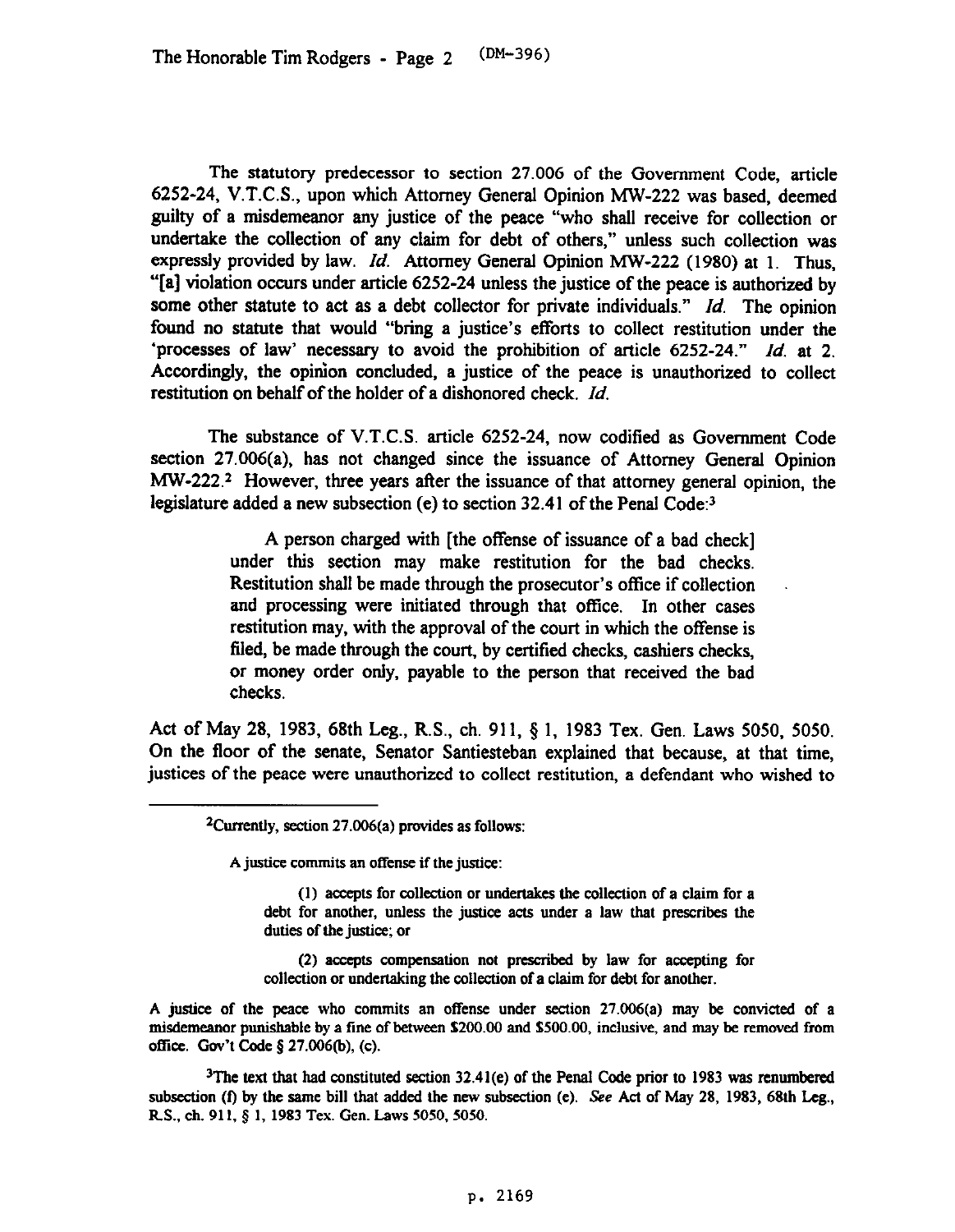pay restitution in court could not do so. Debate on H.B. 1606 on the Floor of the Senate, 68th Leg. (May 26, 1983) (testimony of Senator Santiesteban) (tape available from Senate Staff Services Office). Furthermore, no statute then in existence provided for the issuers of bad checks to pay restitution. House Comm. on Criminal Jurisprudence, Bill Analysis, H.B. 1606,68th Leg. (1983).

As enacted in 1983, therefore, section 32.41(e) of the Penal Code explicitly permitted the issuer of a dishonored check to restitute the amount of the dishonored check to its holder "*through* the court, by certified checks, cashiers checks, or money order only, payable to the person that received the bad checks." (Emphasis added.) Of course, the judge or justice of the peace presiding over the court in which the dishonored check charge was filed must consent to receive the restitution.

In 1989 the legislature amended section 32.41(e) by the passage of House Bill 803, which deleted the following language: "by certified checks, cashiers checks, or money order only, payable to the person that received the bad checks." See Act of May 20, 1989, 71st Leg., R.S., ch. 1038, 9 1, 1989 Tex. Gen. Laws 4172, 4172. The author of House Bill 803, Representative Ovard, indicated that, despite the 1983 enactment of section 32.41(e), defendants often came to court with restitution checks made out to the court, not to the holder of the dishonored check. Hearings on H.B. 803 Before the House Criminal Jurisprudence Comm., 71st Leg. (Apr. 10, 1989) (testimony of Representative Gvard) (tape available from House Video/Audio Services Office). Because section 32.41(e) did not permit the court to accept the check unless it was made out to the dishonored check holder, the court would "send the [defendant] away to go get another one. Fifty percent never come back." *Id.* Representative Ovard apparently felt that by changing the law to permit restitution checks made out to the court, in addition to restitution checks made out to the dishonored check holder, the number of dishonored check holders who receive restitution would be increased. *Id.* 

The enactment and amendment of section 32.41(e) of the Penal Code overrule the conclusion this offtce reached in Attorney General Opinion MW-222 (1980). We now conclude that, in accordance with section  $32.41(e)$ , a justice of the peace may consent to receive restitution on behalf of the holder of a dishonored check in a case filed in the justice's court. Significantly, the payment of restitution must be made "through," not "to," the justice of the peace, that is, the money never loses its character as belonging to the holder of the dishonored check.

If the defendant in a dishonored check case makes a check payable to the court, not to the holder of the dishonored check, we believe we must examine chapter 113, subchapter B of the Local Government Code to ascertain whether it controls disposition of the funds. Section 113.021(a) requires a county officer who collects fees, commissions, funds, and other money "belonging to a county" to deposit the money with the county treasurer in accordance with any applicable procedures the county auditor has prescribed under Local Government Code section 112.001 or 112.002. The county treasurer in turn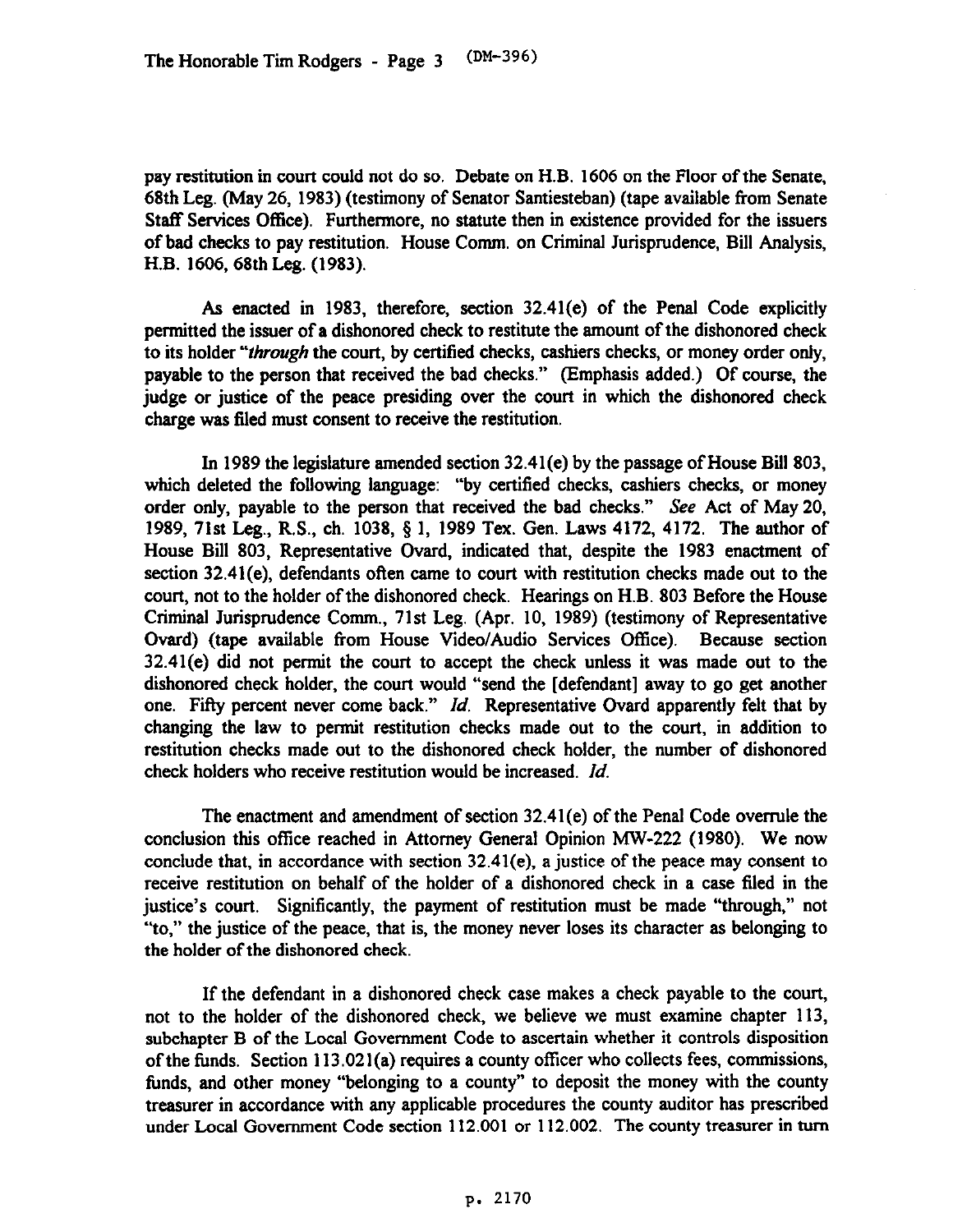will deposit the money in the county depository in a special fund to the credit of the collecting officer. Local Gov't Code \$ 113.021(b).

Restitution that a justice of the peace receives pursuant to section  $32.41(e)$  of the Penal Code merely passes "through" the court. The restitution clearly does not belong **to**  the county; rather, it belongs to the holder of the dishonored check. Consequently, restitution received under section 32.41(e) of the Penal Code is not "money belonging to a county" for purposes of section 113.021 of the Local Government Code.<sup>4</sup> The justice of the peace need not, therefore, deposit the money with the county treasurer.

We do not believe section 113.022 of the Local Government Code is inconsistent with our conclusion. Section 113.022 requires a "county officer who receives funds" to deposit "the tinds with the county treasurer on or before the next regular business day after the date on which the funds are received." If the county officer fails to meet this deadline, however, section 113.022 provides that the officer "must deposit the funds  $\ldots$  on or before the seventh business day after the day on which" the officer received the finds. Section 1.13.022 permits that commissioners court of a county with fewer than 50,000 inhabitants to "extend the period during which" the officer must deposit funds with the county treasurer, "but the period may not exceed" thirty days after the date the officer received the funds.

We believe section 113.022 applies to the deposit of county funds only. In 1985 the legislature inserted into V.T.C.S. article 1709a, section 2, one of the statutory predecessors to section 113.021, the material that is now in section 113.022. See Act of May 17, 1985, 69th Leg., R.S., ch. 145, § 1, 1985 Tex. Gen. Laws 669, 669-70. After the 1985 amendment, article 1709a, section 2 provided in pertinent part as follows:

> The County Treasurer in each county of this State shall receive all moneys belonging to the county from whatever source they may be derived. A county officer who receives funds shall deposit them with the County Treasurer or his successor not later than the next regular business day after the day on which the funds are received, but in no event shall deposits be made later than seven business days after receipt of said funds with  $[one]$  exception  $\dots$

Any modifications to the material now in section 113.022 made during the 1987 codification are nonsubstantive. See Act of May 1, 1987, 70th Leg., R.S., ch. 149, caption, 1987 Tex. Gen. Laws 707, 707. Accordingly, we construe the material now in

<sup>&</sup>lt;sup>4</sup>Cf. Harris County v. Sellers, 468 S.W.2d 950, 955 (Tex. Civ. App.--Houston [1st Dist.] 1971), rev'd on other grounds, 483 S.W.2d 242 (Tex. 1972) (concluding that legislature enacted statutory predecessors to Local Government Code sections 112.002 and 113.021(a) to apply to "all funds, including those belonging to individuals," county officer receives). The court in *Harris County* explicitly limited its **holding** "to **funds deposited in a court pursuant to interpleader where with regard to the protection and custody of the fund the court is authorized to exercise its constitutional equitable power."** *Id.* **at 958.**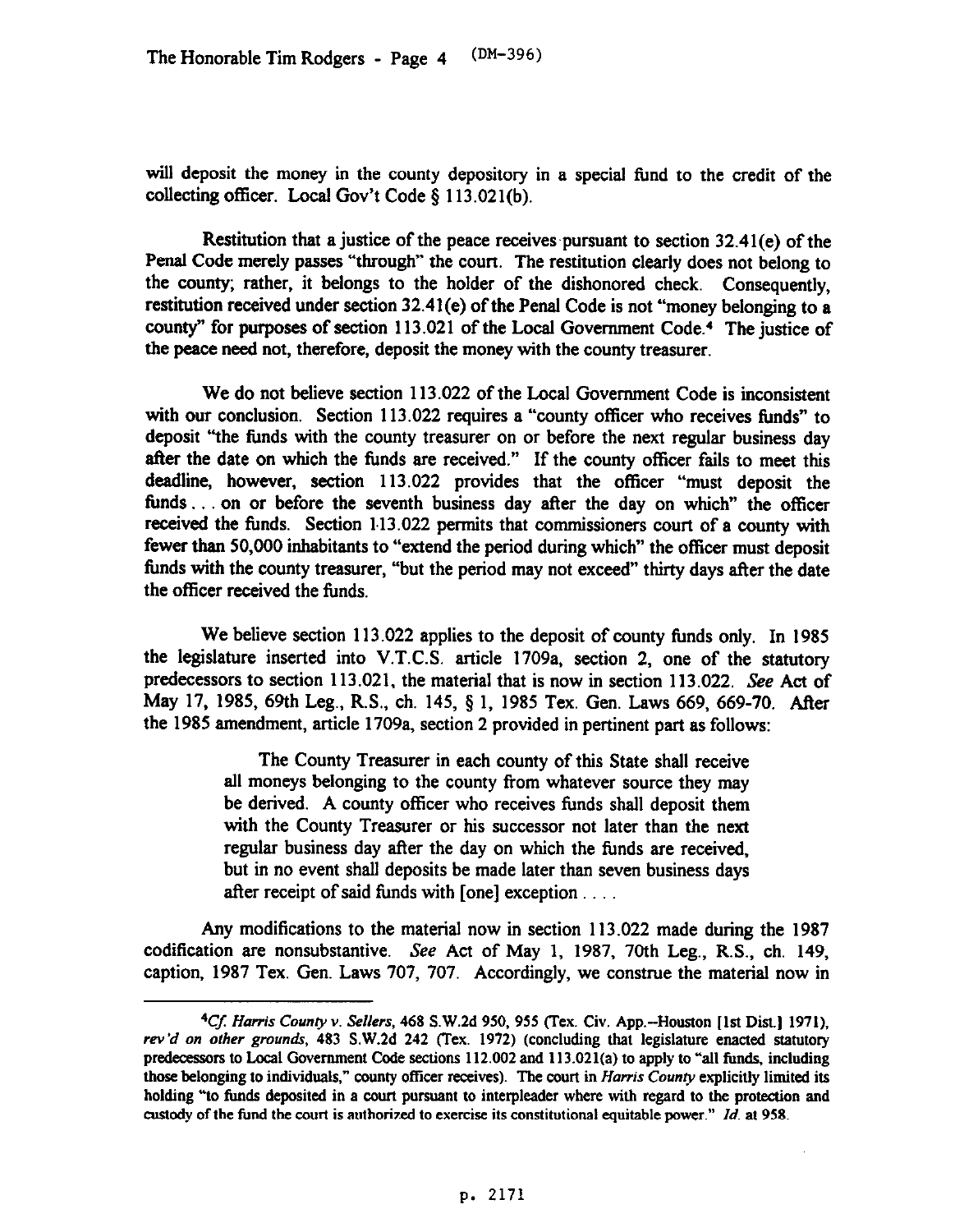section 113.022 to refer only to funds belonging to the county, even though section 113.022 does not explicitly limit its scope in such a way.

We also conclude the county auditor may not, under section 112.001 of the Local Government Code, regulate the justice of the peace's collection or deposit of restitution the justice received pursuant to section 32.41(e) of the Penal Code. Section 112.001 of the Local Government Code authorizes the county auditor of a county with a population less than 190,000 to adopt rules and regulations "that the auditor considers necessary for the speedy and proper collecting, checking, and accounting" of county funds.<sup>5</sup> In Attorney General Opinion JM-1263 this office determined that the grant of authority provided by section 112.001 extends "only over Iimds that 'belong to the county."'6 Attorney General Opinion JM-1263 (1990) at 2. We already have determined that restitution a justice of the peace receives pursuant to section 32.41(e) of the Penal Code does not belong to the county for purposes of section 113.021(a) of the Local Government Code. We likewise conclude that such restitution does not belong to the **county** for purposes of section 112.001 of the Local Government Code.

In sum, sections 113.021 and 113.022 do not apply to a justice of the peace who receives restitution on behalf of a dishonored check holder pursuant to section 32.41(e) of the Penal Code. We are unaware of any other statute that dictates how a justice of the peace should handle such restitution.<sup>7</sup> Furthermore, section 112.001 does not authorize the county auditor of a county with a population less than 190,000 to regulate the "collecting, checking, and accounting" of restitution a justice of the peace receives under section 32.41(e) of the Penal Code. We conclude, therefore, that *nothing* precludes the

JYou indicate that section **112.001 of the Local Government Code applies to the Wise County Auditor.** In contrast to section **112.001,** section **112.002 of the** Local Government Code **provides that the**  county auditor of a county with more than 190,000 residents may adopt regulations "that the auditor **considers necessary for the speedy and proper collecting, checking, and accounting of the revenues and**  other funds and fees that belong to the county or to a person for whom a . . . county officer . . . has made a **collection or for whose use or benefit the officer holds or has received funds." We do not consider in this opinion whether the county auditor of a county with more than 190,000 residents may regulate a justice of the peace's collection, checking, and accounting of restitution the justice receives under section 32.41(e) of the Penal Code.** 

<sup>&</sup>lt;sup>6</sup>Attorney General Opinion JM-1263 concluded that the money a county tax assessor-collector **receives on behalf of other taxing units is not subject to the county auditor's authority under section 112.001. Attorney General Opinion IM-1263 (1990) at 4.** 

**<sup>&#</sup>x27;Chapter 117 of the Local Government Code pertains only to a trust fund held by a county or district clerk. Neither a county clerk nor a district clerk serves the justice of the peace. See 36**  DAVID B. BROOKS, COUNTY AND SPECIAL DISTRICT LAW § § 22.29, .30, at 103-09 (Texas Practice 1989).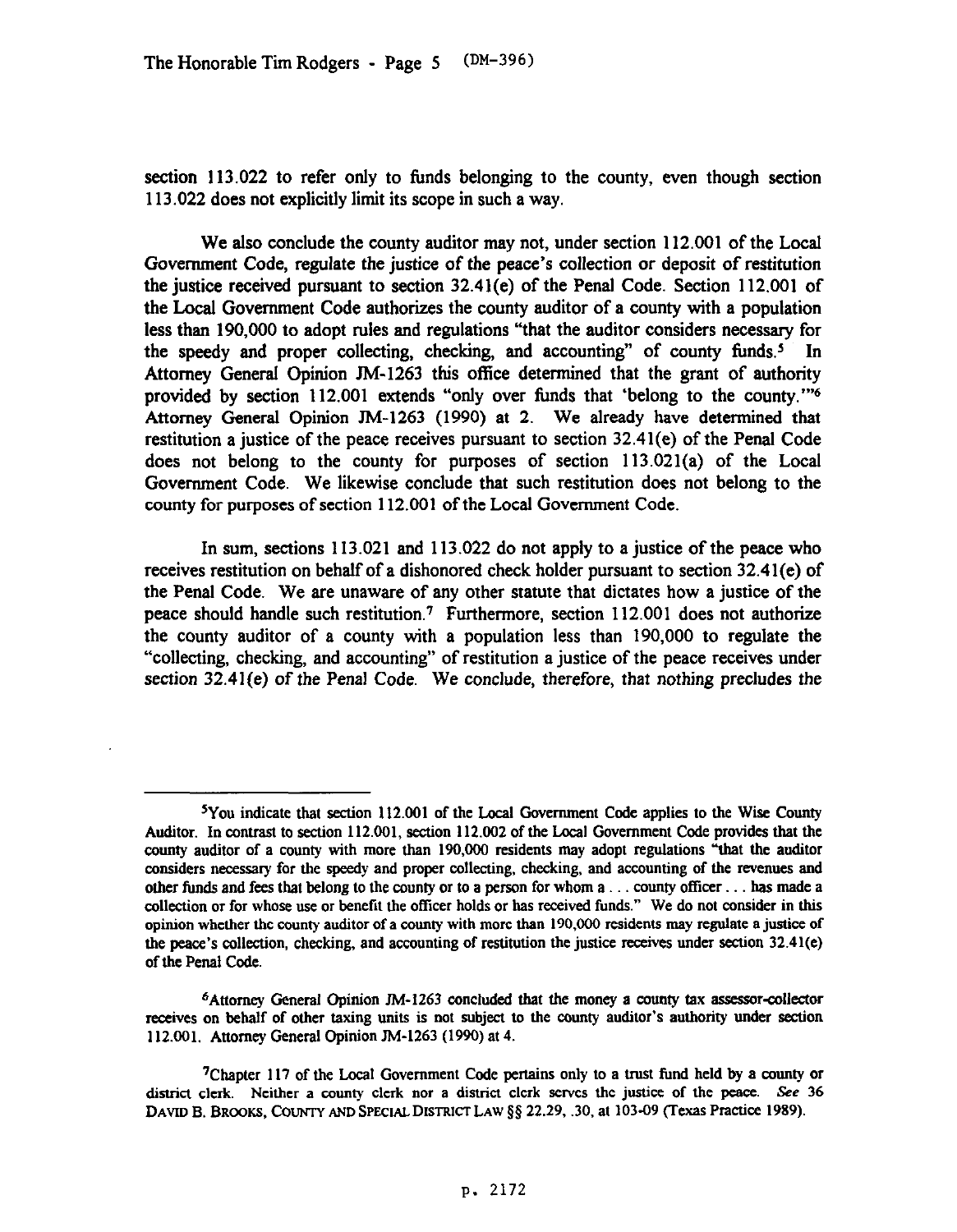justice of the peace in a county with fewer than 190,000 residents from depositing restitution received under section  $32.41(e)$  of the Penal Code into a separate account.<sup>8</sup>

We note that section 27.001 of the Government Code, which describes the bond a justice of the peace must give prior to taking office, premises the bond upon, in part, the justice-to-be promising promptly to pay "to the entitled party all money that comes into the justice's hands during the term of office." Additionally, the county auditor is authorized to oversee the books and records of the justice of the peace, including records documenting the justice's separate account into which he or she deposits restitution received under section 32.41(e) of the Penal Code. Local Gov't Code § 112.006; see Attorney General Opinion H-l 185 (1978) at 1 (concluding that all money held by county officer in official capacity, even if money does not belong to county, is subject to audit by county auditor).

Finally, we caution that a justice of the peace who misapplies restitution received under section 32.41(e) of the Penal Code may be subject to a criminal action. For example, section 39.02(a)(2) of the Penal Code provides that a public servant commits a criminal offense if, "with intent to obtain a benefit or with intent to harm or defraud another," the public servant intentionally or knowingly "violates a law relating to the public servant's office."9 Furthermore, a justice of the peace may be removed from office for official misconduct, *i.e.*, intentional, unlawful behavior relating to official duties. Tex. Const. art. V, \$24; Local Gov't Code §§ 87.011(3), .012(14), .013(2).

We next consider whether a justice of the peace must deposit the fines he or she collects directly into the county treasury, rather than initially depositing the fines into the separate checking account and subsequently depositing the fines into the county treasury. You do not indicate specifically the fines about which you are concerned, and you have not asked about the disposition of fees the justice of the peace may collect. We assume that you ask only about fines, that is, pecuniary penalties,<sup>10</sup> see BLACK'S LAW

**<sup>\*</sup>You do not ask, and we therefore do not consider, whether, under chapter 116 of the Local**  Government Code, the justice's account must be in the county depository.

<sup>9</sup>An **offense under section 39.02(a)(l) of the Penal Code is a class A misdemeanor. Penal Code 8 39.02(b).** 

**IOA joke of the peace has original jurisdiction in any criminal matter of misdemeanor level punishable by tine only. Tex. Const. art. V, 5 19. Class C misdemeanors are punishable by fine only.**  Compare Penal Code § 12.23 (providing that individual convicted of class C misdemeanor shall be punished **by fine not to exceed \$500) with** *id.* **88 12.21 - .22 (providing punishment for class A and class B**  misdemeanors).

**We located two statutes under which an individual who has passed a hot check may be convicted. Section 32.41 of the Penal Code provides that a person commits a class C misdemeanor, see Penal Code 5 32.41(f), ifthe person** 

**issues or passes a check or similar sight order for the payment of money knowing that the issuer does not have sufficient funds in or on deposit with the bank or**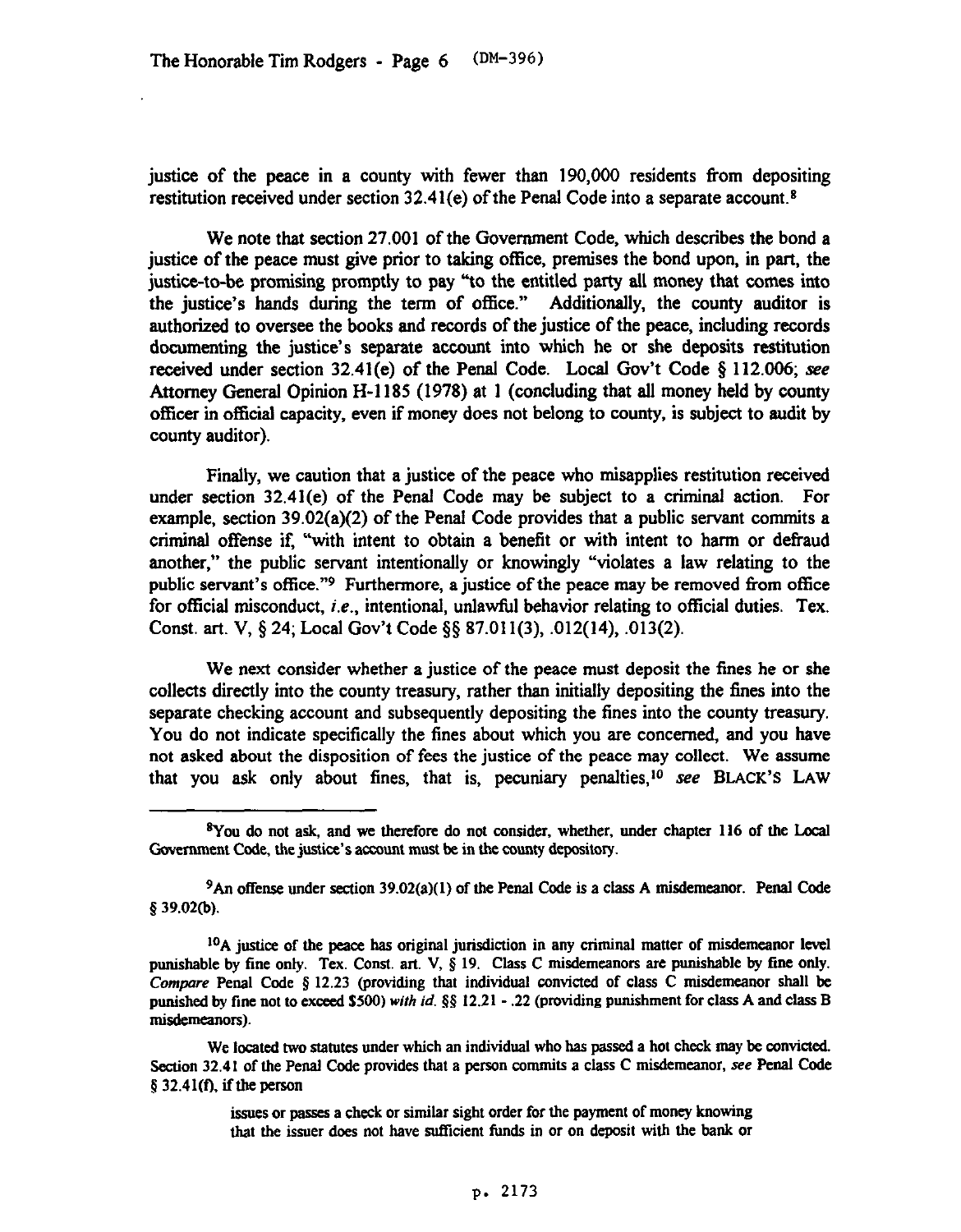**DICTIONARY** 569 (5th ed. 1979), as opposed to fees, that is, fixed charges paid as recompense for services or reimbursement,<sup>11</sup> see *id.* at 553. We believe article 103.004 of the Code of Criminal Procedure, not article 112.001 or 113.022 of the Local Government Code, resolves your question.

Article 45.50 of the Code of Criminal Procedure states that, in a case in which a defendant is convicted of a criminal action before a justice of the peace, the **justice** of the peace must order the defendant to pay to the state the amount of the prescribed fine and costs. Additionally, section 112.052(a) of the Local Government Code provides that "a fine imposed or a judgment rendered by a justice of the peace shall be charged against that justice." The justice may discharge the indebtedness in one of three ways:<sup>12</sup>

> (1) filing with the county clerk the county treasurer's receipt for the amount of the indebtedness;

## **(footnote continued)**

**other drawcc for the payment in full of the check or order as well as all other checks or ordcrs outstanding at the time of issuance.** 

*Id.* g *32.4* **l(a).** In additioa, pursuant to section *3* **1.03(a) of the Penal Code, a person commits an otfense if**  the person "unlawfully appropriates property with intent to deprive the owner of property." Under section **31.04(a)(l), "[a] person commits theft of setice if, with intent to avoid payment for service that" the person "knows is provided only for compensation," the person "intentionally or knowingly secures performance of the services by deception... or false token." Generally, under section 31.03 of the Penal Code a person commits a class C misdemeanor if the person obtains propetty valued at less than twenty**  dollars by passing a check when the person has insufficient funds in the bank to cover the check. *Id.* § 31.04(e)(1)(B); see Act of May 29, 1995, 74th Leg., R.S., ch. 318, § 9, 1995 Tex. Sess. Laws 2734, **2737-38. Additionally under section 31.04, if a person obtains services valued at less than twenty dollars by passing a check for which the person has insufticient fimds, the offense is a class C misdemeanor.** 

**"Fees associated with dishonored checks include a fee for collecting and processing a sight order that the county attorney, district attorney, or criminal district attorney may collect under Code of Criminal procedure article 102.007, see Attorney General Opinion MW-188 (1980) at 3 (recognizing that justice of peace, on behalf of district attorney, may collect fee for processing hot checks), and a processing fee that the holder of a dishonored check may collect pursuant to V.T.C.S. article 9022. As we have stated above,**  see supra note 1, article 102.0071 of the Code of Criminal Procedure authorizes a justice of the peace to **collect from the defendant, in appropriate cases, and pay to the holder of a dishonored check the fee permitted by V.T.C.S. article 9022.** 

<sup>12</sup>The Seventy-fourth Legislature added to section 112.052 of the Local Government Code a new subsection, subsection (c), which excuses a justice of the peace from liability for a fine imposed or judgment rendered by the justice in either of two situations. See Act of May 12, 1995, 74th Leg., R.S., ch. **judgment rendered by the justice in either of two situations. See Act of May 12, 1995,74th Leg., RS., ch. 217, g 5, 1995 Tex. Sess. Law Serv. 1959, 1959-50. First, a justice is excused from liability if a public or private vendor collects the tine or judgment under Code of Crhninal Procedure article 103.003 1.** *Id.*  **Second a justice is excused from liability if the county auditor or county treasurer collects the fine or judgment in accordance with local Government Code section 154.011.** *Id.*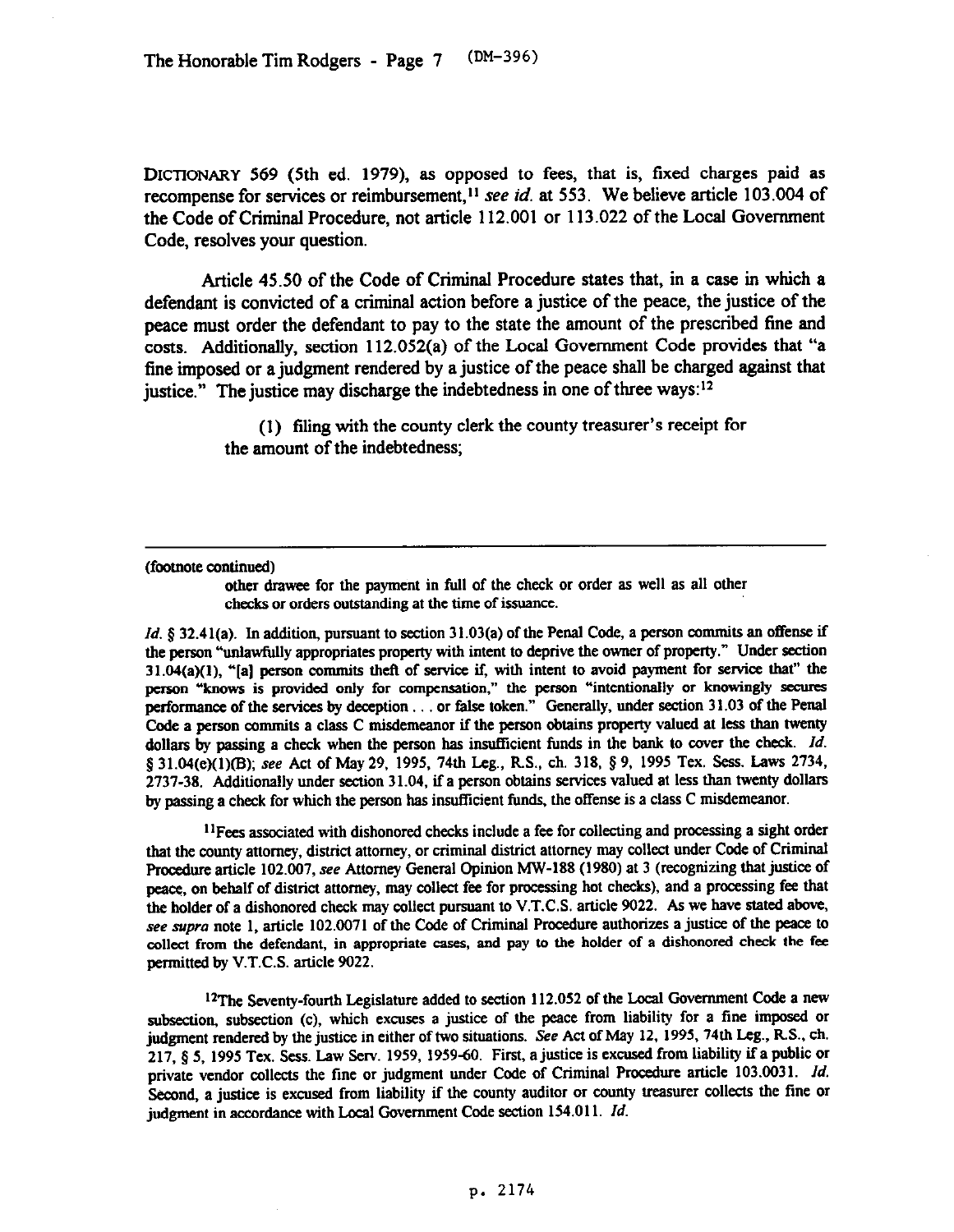(2) showing to the satisfaction of the commissioners court that the justice has used due diligence to collect the amount without avail; or

(3) showing to the satisfaction of the commissioners court that the indebtedness has been satisfied by imprisonment or labor.

## Local Gov't Code  $\S$  112.052(b).

This office previously has concluded that one of a justice of the peace's "mandatory duties" is "to exercise due diligence to collect fines assessed in his Court  $\dots$ ." Attorney General Opinion V-312 (1947) at 4. We also have concluded that a justice of the peace is liable for an uncollected judgment. See Attorney General Opinions MW-37 (1979) at 1.0-6740 (1945) at 6; see also Code Crim. Proc. arts. 45.51, .52.

Article 103.004(a) of the Code of Criminal Procedure requires a justice of the peace who collects fines under any provision "of this title" of the Code of Criminal Procedure immediately to pay the money to the county treasurer for the county for which the money was collected. Article 103.004 is part of title 2 of the Code of Criminal Procedure. Article 45.50, which requires a justice of the peace to order a convicted defendant to pay a fine, is found in title 1 of the Code of Criminal Procedure. We believe, however, that article 103.004 applies to the collection of fines pursuant to article 45.50.

In 1985 the legislature nonsubstantively revised and renumbered article 1006 of the Code of Criminal Procedure as article 103.004(a). See Act of May 17, 1985, 69th Leg., R.S., ch. 269, 5 1, 1985 Tex. Gen. Laws 1300, 1300 caption, 1305. Article 1006 pertained to "all fines ... collected *under any provision of this Code*." (Emphasis added.) Because article 1006 applied to fines collected pursuant to article 45.50, article 103.004(a) also applies to fines a justice of the peace collects pursuant to article 45.50.

We therefore conclude, pursuant to article 103.004 of the Code of Criminal Procedure, that the justice of the peace immediately must deposit the fines with the county treasurer of the county for which the money was collected. See Attorney General Opinion M-65 (1967) at 3 (concluding that Harris County may not accept and retain fine assessed in felony case transferred from Harris County to Brazes County on change of venue). Article 103.004 of the Code of Criminal Procedure, by its requirement that the justice of the peace "immediately" deposit fines he or she has collected with the county treasurer, does not permit a justice of the peace to first deposit any fines he or she collects into a separate checking account and subsequently to deposit the funds into the county treasury.

Chapter 103 of the Code of Criminal Procedure does not provide a penalty for violations of article 103.004.  $C_f$ . Code Crim. Proc. art. 103.012 (providing penalty for violation of Code of Criminal Procedure article 103.010 or 103.011). Of course, a justice of the peace who intentionally or knowingly violates the law in his or her official capacity and who intends, by his or her conduct, to obtain a benefit or to harm another may be prosecuted for official misconduct under section 39.02(a) of the Penal Code.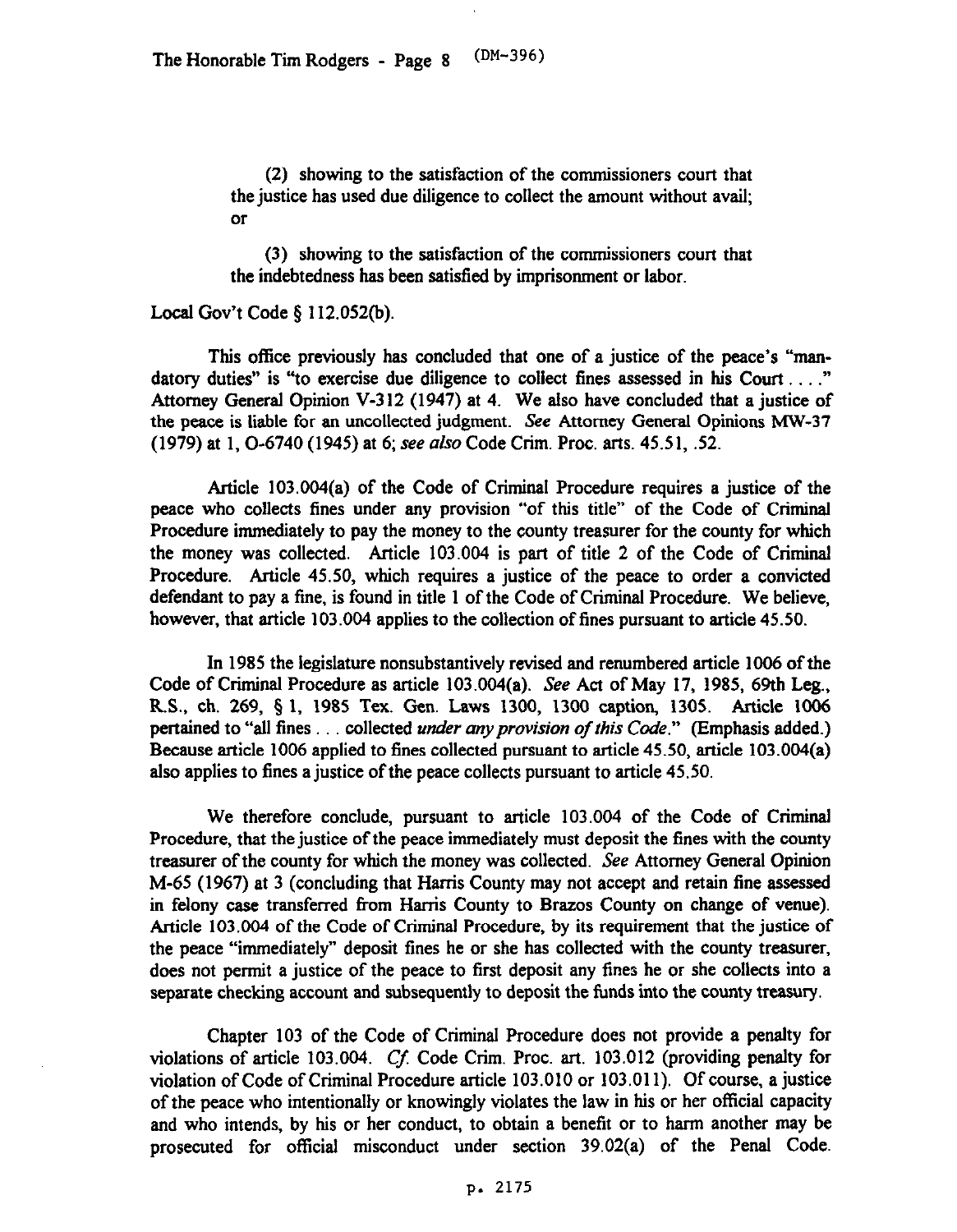Furthermore, a justice of the peace may be removed from office for official misconduct. Local Gov't Code @87.012(14), .013(a)(2); see also *id. 5* 21.002(2) (defining "official misconduct" for purposes of removal of mayor or alderman in general-law municipality); Code Crim. Proc. art. 3.04(l) (defining "official misconduct" for purposes of Code of Criminal Procedure). In addition, article V, section l-a(6) of the Texas Constitution authorizes the State Commission on Judicial Conduct to remove from office or discipline a justice of the peace for, among other things, "incompetence in performing the duties of the  $office, \ldots$ , or will full or persistent conduct that is clearly inconsistent with the proper performance of his duties or casts public discredit upon the judiciary or administration of justice."

## **SUMMARY**

The enactment and amendment of section 32.41(e) of the Penal Code overrule the conclusion this ofice reached in Attorney General Opinion W-222 (1980). Pursuant to section 32.41(e), the issuer of a dishonored check may pay restitution "'through the court," provided the court in which the offense is filed approves. Of course, the county auditor is authorized to oversee the books and records of the justice of the peace, including records documenting the justice's separate account into which he or she deposits restitution received under section 32.41(e) of the Penal Code. Additionally, a justice of the peace who misapplies restitution received under section 32.41(e) of the Penal Code may be subject to a criminal action, e.g., under Penal Code section 39.02(a)(2), or removed from office for official misconduct.

Sections 113.021 and 113.022 of the Local Government Code do not apply to a justice of the peace who receives restitution on behalf of a dishonored check holder pursuant to section 32.41(e) of the Penal Code. Furthermore, section 112.001 does not authorize a county auditor of a county with a population less than 190,000 to regulate the "collecting, checking, and accounting" of restitution a justice of the peace receives under section 32.41(e) of the Penal Code. Accordingly, nothing prohibits a justice of the peace in a county with fewer than 190,000 residents from depositing restitution received under section 32.41(e) of the Penal Code into a separate account.

Article 103.004 of the Code of Criminal Procedure, which requires the justice of the peace "immediately" to deposit with the county treasurer fines he or she collects, does not permit a justice of the peace first to deposit fines into a separate checking account and subsequently to deposit the funds into the county treasury. A justice of the peace who violates article 103.004 may be prosecuted for